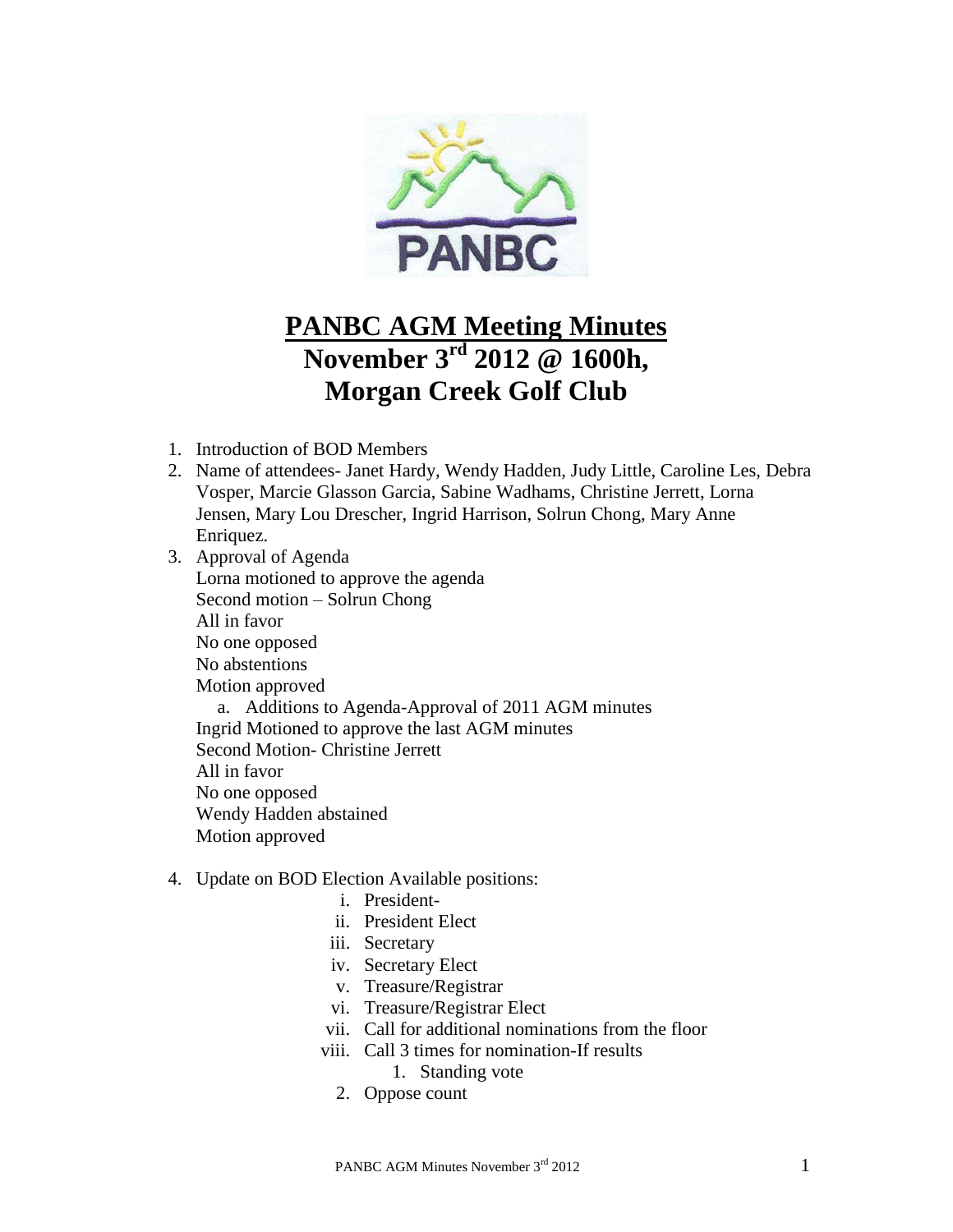b. Call for vote- Lorna Jensen called 3 times for nomination for president/ president elect, Treasurer/ Registrar, Treasurer/ Registrar Elect. No nominations. BOB to determine if anyone interested. Lorna Jensen to be president for one more year conditionally. First Motion- Janet Hardy Second Motion- Ingrid Harrison All in favor No one opposed No abstentions Motion approved for Lorna Jensen President one-year condition.

Joanne Beetstra has put forth her name for Secretary Elect. Motion to elect Joanne Beetstra to Secretary Elect. First Motion-Wendy Hadden Second Motion-Christine Jerrett All in favor No one opposed No Abstentions Motion approved for Joanne Beetstra as Secretary Elect

Motion to re-elect Ingrid Harrison as Secretary. First motion- Caroline Les Second motion- Mary Anne Enriquez All in favor No one opposed No Abstentions Motion approved for Ingrid Harrison as Secretary.

Motion to re-elect Christine Jerrett as Regional Representative. First motion- Lorna Jensen Second motion- Ingrid Harrison All in favor No one opposed No Abstentions Motion approved for Christine Jerrett as Regional Representative Scrutinizers: Hossein and Colleen a. No nominations received

- c. If the Scrutinizers were to be used:
	- i. Give results to nomination chair (not on BOD)
	- ii. Chair gives it to the President to announce
- d. If no outstanding nominations it is up to BOD to appoint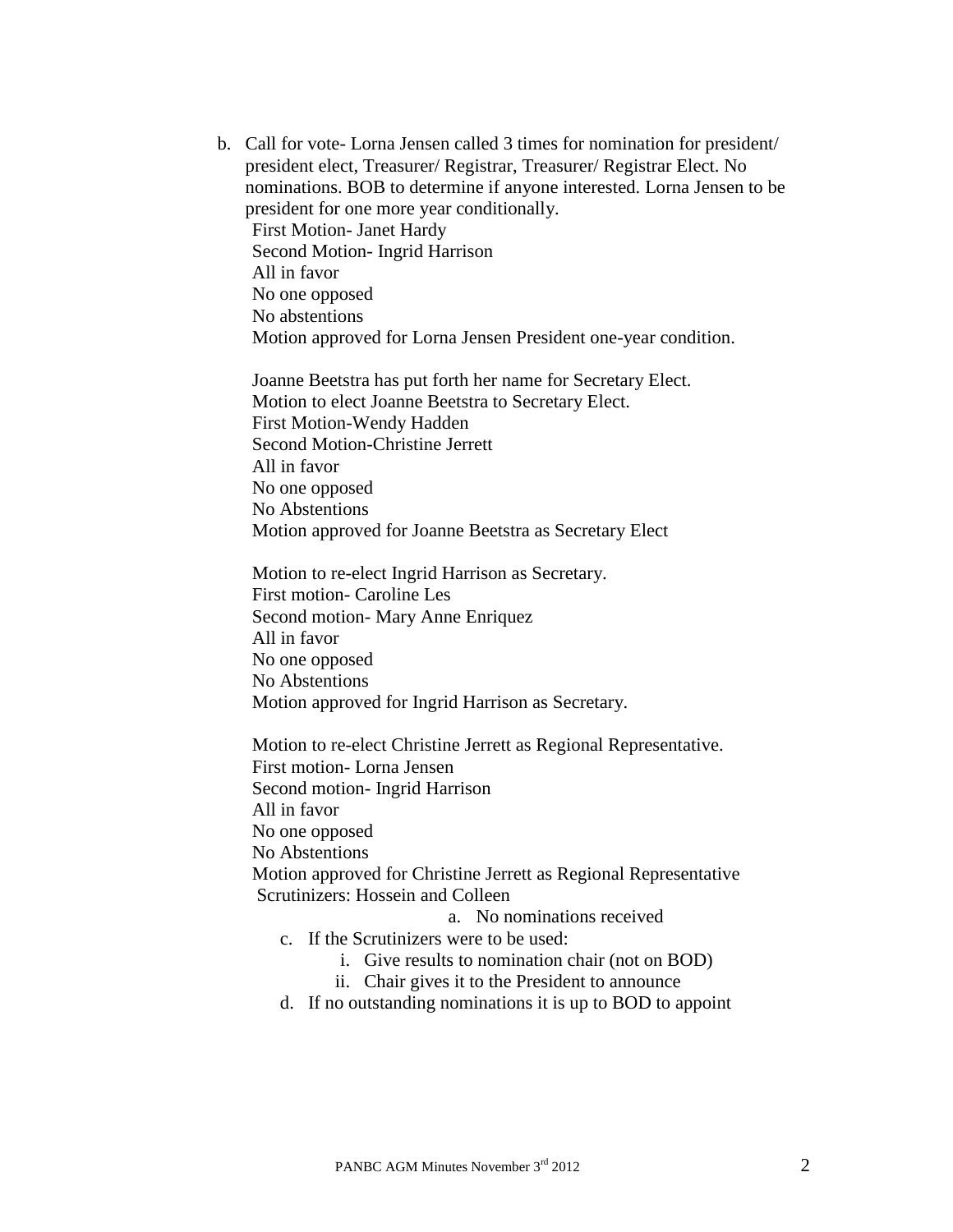- 5. PANBC looking for addition of Regional Representatives
	- a. Positions available:
		- i. Vancouver Island
		- ii. Interior Health
		- iii. Northern Health
		- iv. Provincial Health Services
	- b. Anesthesia Representative: Dr. Feisal Mohamedali
	- c. BOD to email PANBC members in those areas to see if anyone interested in representing their region.
- 6. New Business: **AGM**: need to vote on:

#### **a. PANBC Bursary for conference fee at yearly National Conference at the Early Bird rate**:

- i. Motion for the Approval of the PANBC Bursary for conference fee at yearly National Conference at the Early Bird rate:
- ii. First Motion: Wendy Hadden
- iii. Second Motion: Mary Anne Enriquez
- iv. All in favor
- v. No one opposed
- vi. No abstentions
- vii. Motion Approved

## **b. Change of Membership date to September 1-September 1q year in C and B's**

- i. Motion for the Approval of the change of date for PANBC Membership from January 1-January 1 to September 1-September 1 each year
- ii. First Motion: Lorna Jensen
- iii. Second Motion: Solrun Chong
- iv. All in favor
- v. No one opposed
- vi. No abstentions
- vii. Motion Approved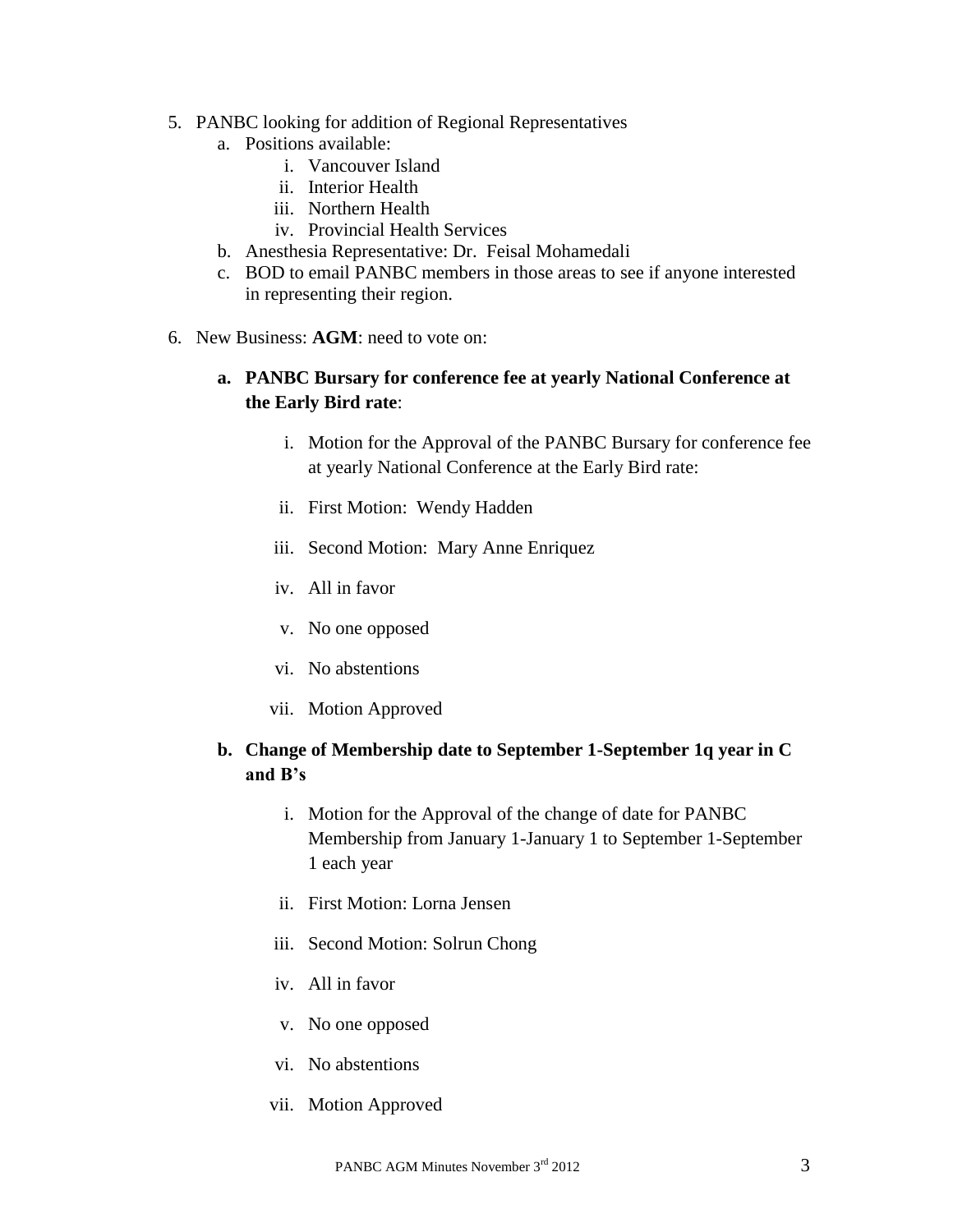- 7. Financial Report
	- a. Membership to date: Mary Lou
	- b. Conference update: Mary Lou

## **PANBC AGM Nov 3, 2012**

| Financial Statement as of November 2, 2012   |           |
|----------------------------------------------|-----------|
| <b>Credits</b>                               |           |
|                                              |           |
| Conference Table payments-                   | 1000.00   |
| Pfizer, Codman for 2011, Southmedic for 2012 |           |
|                                              | 3553.15   |
| 57 Memberships $+38$ Conferences             |           |
|                                              | 4990.00   |
| 56 Memberships $+60$ Conferences             |           |
|                                              | 200.00    |
| <b>Total Credits</b>                         | 17.095.95 |

#### **Expenses**

| Total expenses<br>2685.50 |  |
|---------------------------|--|

## **Current Bank Balance --------------------------------------------------- --------------- \$14,410.45**

# MEMBERSHIP REPORT NOVEMBER 3, 2012

| Members paid 2012------------------------- | 99 |
|--------------------------------------------|----|
| Members paid to date 2013-------           | 86 |
| Total members registered-not all paid—224  |    |

- 8. PANBC Needing Volunteers for the following:
	- a. Newsletter Committee
	- b. Journal Group leader
	- c. Website Committee
- 9. NAPAN Updates to follow:
	- a. Standards Committee working on new  $3<sup>rd</sup>$  edition
	- b. Pediatric Resource Committee established May  $27<sup>th</sup> 2010$
	- c.  $2<sup>nd</sup>$  Edition standards are now available and are online
- 10. PACU Certification Exams Update-We will be working on this year